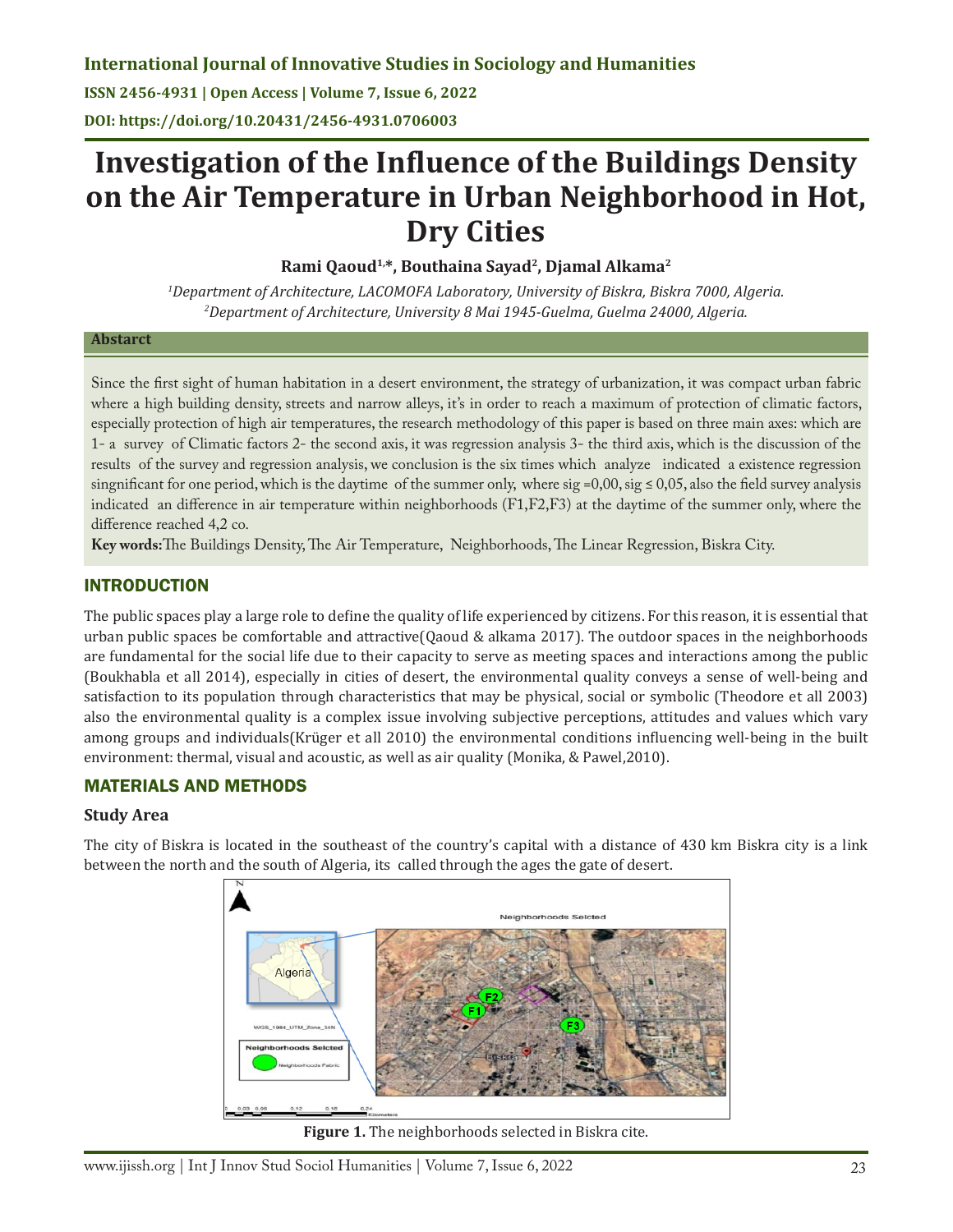the city is located in the northern part of the state according the coordinates, east of the green-wich line, longitude 5°,43 east and northeast latitude 34,51° north (Qaoud & alkama 2019), the sample study included a three urban fabrics of neighborhoods in the city center area, with different types of buildings density, the neighborhoods called , 1- al istqulala(F1), 2- al-nassr(F2), and 3- al-zamala(F3), its representing all patterns building density in neighborhoods across the city according to the density indicators, the sample will be arranged in ascending order from the smallest to the largest density.

## **The Measuring Stations**

There were 30 measuring stations as flowing figure, 10 stations for each neighborhood to measure climate factors, the measuring stations were distribution in serial order a central of each neighborhood, and in different directions in order to get the average values of climate factors be correctly and confirmed from each fabric of neighborhood the measurement was taken every two consecutive hours throughout 24 hours a day, so the measurement was taken a 25- 26/07/2021the summer season, 15-16/05/2021the spring season, 27-28/02/2021 the winter season. As table No 1 where the average of Technical parameters of each neighbourhood.



**Figure 2.** The measuring stations within urban fabric.

| Table 1. The Technical Card of Neighbourhood data. |
|----------------------------------------------------|
|                                                    |

| average          | Al-istquala<br>Neighbourhood<br>N1 | Al-Nasr -Neighbourhood<br>N <sub>2</sub> | Al-Zamala<br>Neighbourhood<br>N3 |  |
|------------------|------------------------------------|------------------------------------------|----------------------------------|--|
| <b>BD</b>        | 12/ha                              | 35.51/ha                                 | 59.52/ha                         |  |
| floor            |                                    | 2                                        | $2+TR$                           |  |
| H                | 3,6                                | 8.33                                     | 8.33                             |  |
| W                | 9                                  | 8.16                                     | 3,8                              |  |
| H/W              | 0,40                               | 1,02                                     | 2,1                              |  |
| Dir-tion         | Nw/Se                              | Nw/Se                                    | N/S                              |  |
| S, V, F          | 0,77                               | 0,42                                     | 0,22                             |  |
| <b>FICHE EYE</b> |                                    |                                          |                                  |  |

## **Literature Review**

There are some literature which related to the research work in the study area, we mention the works of b, mofidah, k, hamel, and m,al-hadi, their study focus on studying the effect of street engineering and urban fabric morphology on thermal comfort and the heat island in city of Biskra among those works, we mention the following 1- (k hamel, & mazouz 1997) where the study of the compact city an urban shape for sustainable city, in arid areas, 2- (Hamel khalissa, et all 2021) this study show the impact of the palm grove and the built density on the urban microclimate in Ossian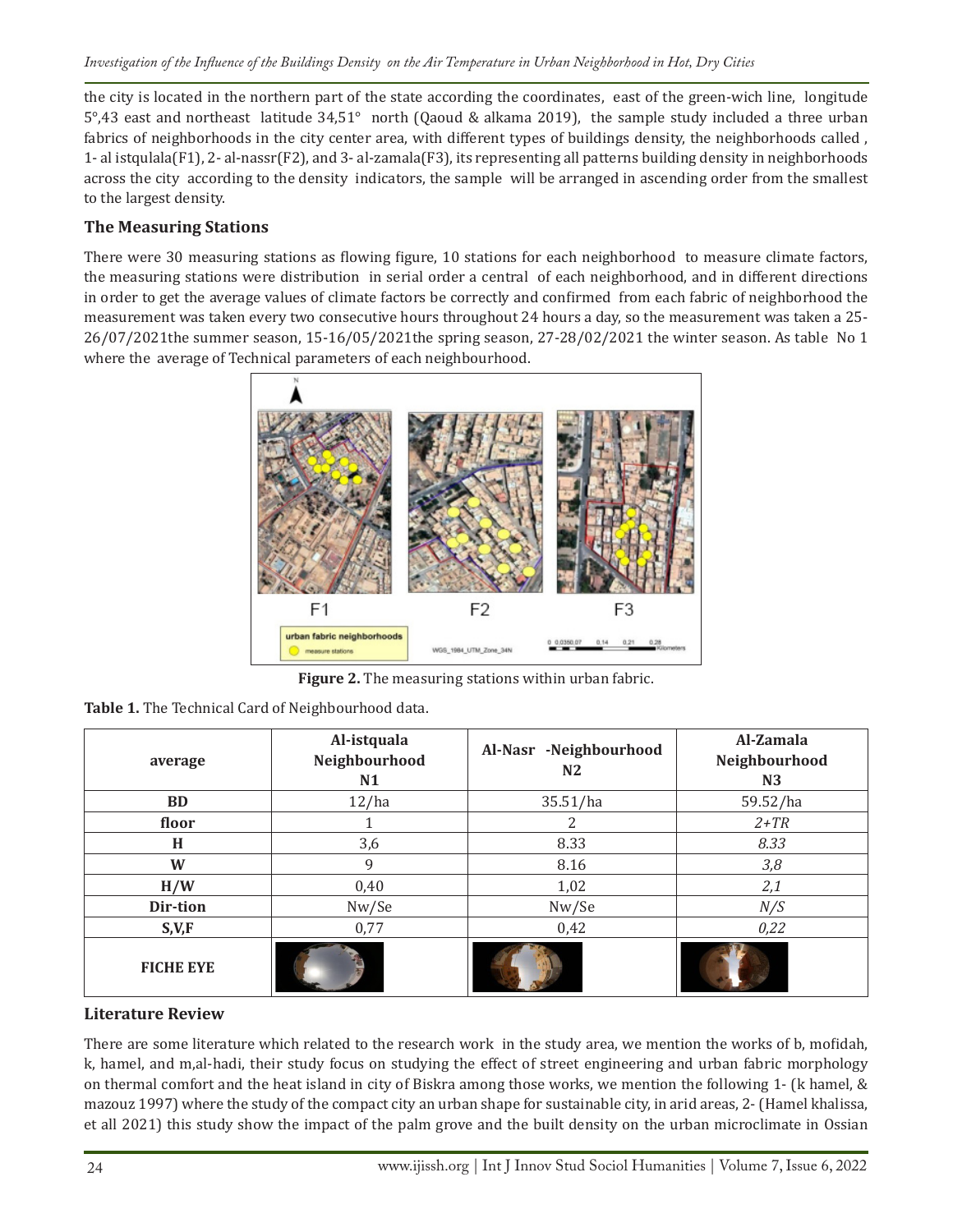environ-ment, 3- (Boukhabl & alkama2012)where study of the impact of vegetation on thermal conditions outside, thermal modeling of urban microclimate, case study, the street of the republic Biskra, 4- (Boukhabla, et all,2014) the energy balance behavior in open street case study city of Biskra, Algeria, 5-( Al-hadi et all,2021) prediction of climate change effect on outdoor thermal comfort in arid region, through the previous literature review, we can shed light on the research gap of this paper, it was represented in the fact that none of the previous research works had previously addressed the relationship between variable of buildings density of urban fabric and air temperature, as most of the literature of studies in the region dealt with street architecture or the openness or closure of the street and its relationship to indicators of thermal comfort and the heat island.

## **Research Objectives**

The objectives of the research is a good understanding of the reasons how the buildings density of neighborhoods affects in the air temperature within the outdoor urban space, defining the statistically relationship which links the urban fabric morphology and air temperature, determine the best type of building density of neighborhoods in hot cities which can affect and reduce of the air temperature.

## **Methods**

The research methodology of this paper is based on three main axes: which are 1- a survey of climatic factors (air temperature, relative humidity, wind speed) during three seasons of the year, which are winter spring and summer and the sample analyzing according to building density indicators, 2- the second axis, it was regression analysis this in order to infer statistically the effect of the density of buildings of neighborhoods on the air temperature which is the H/W as an independent variable and the air temperature as an dependent variable, 3- as for the third axis, which is the discussion the results of the survey and regression analysis.

## **Examined Variables**

In this research paper, we studied and analyzed several variables related to building density and climate factors, these variables were classified on the basis of independent and dependent variables.

## *The Independent Variable*

They represent the independent variables which responsible of the effect that occurs on the phenomenon, here in this study, the independent variables was represent the building density of the fabric, for example the sky view factor variable( S,V,F). it's a coefficient of sky view factor, its a fractional number is limited from 0 to 1 (Khaled,2008), H/W variable it's the ratio of the height of the buildings to width of street, the building density variable (BD), which expresses by the number of building/ha(Roberts,2006), the building coverage ratio (BCR) which expresses by surface of building /ha(Omar et all,2020). In this context, the previous literature review conducted at similar goals and locations, it's relied on (H/W)(S.V.F) variables (Roberts,2019) so hence, in this paper, we use variable that represent the density urban form which is (H/W) specified as the independent variable.

## *The Dependent Variable*

The dependent variables which is the variables affected of the phenomenon, in this study, it's was represent by the climate factors , for example. The air temperature variable is great interest to studies that charge the thermal comfort in the outdoor (R, Compagnon,2004), the most studies are interested of thermal performance in the outdoor spaces focus on the variable of the air temperature (You Peng,2021), it's the result of a interaction between the natural component and the built component, in this paper, the air temperature variable (AT) as the dependent variables.

## **The Survey**

The field survey, More than 360 measurements of air temperature were taken during three seasons of the year, summer, spring and winter, through 30 measurement stations, each 10 measurement stations in each neighborhood.

# **The Regression Analysis**

We applied the regression analysis with a simple linear regression to analyze the relationships between independent H/W variable with dependent AT variable (Air temperature) at three seasons of the year during the daytime and nighttime of each season.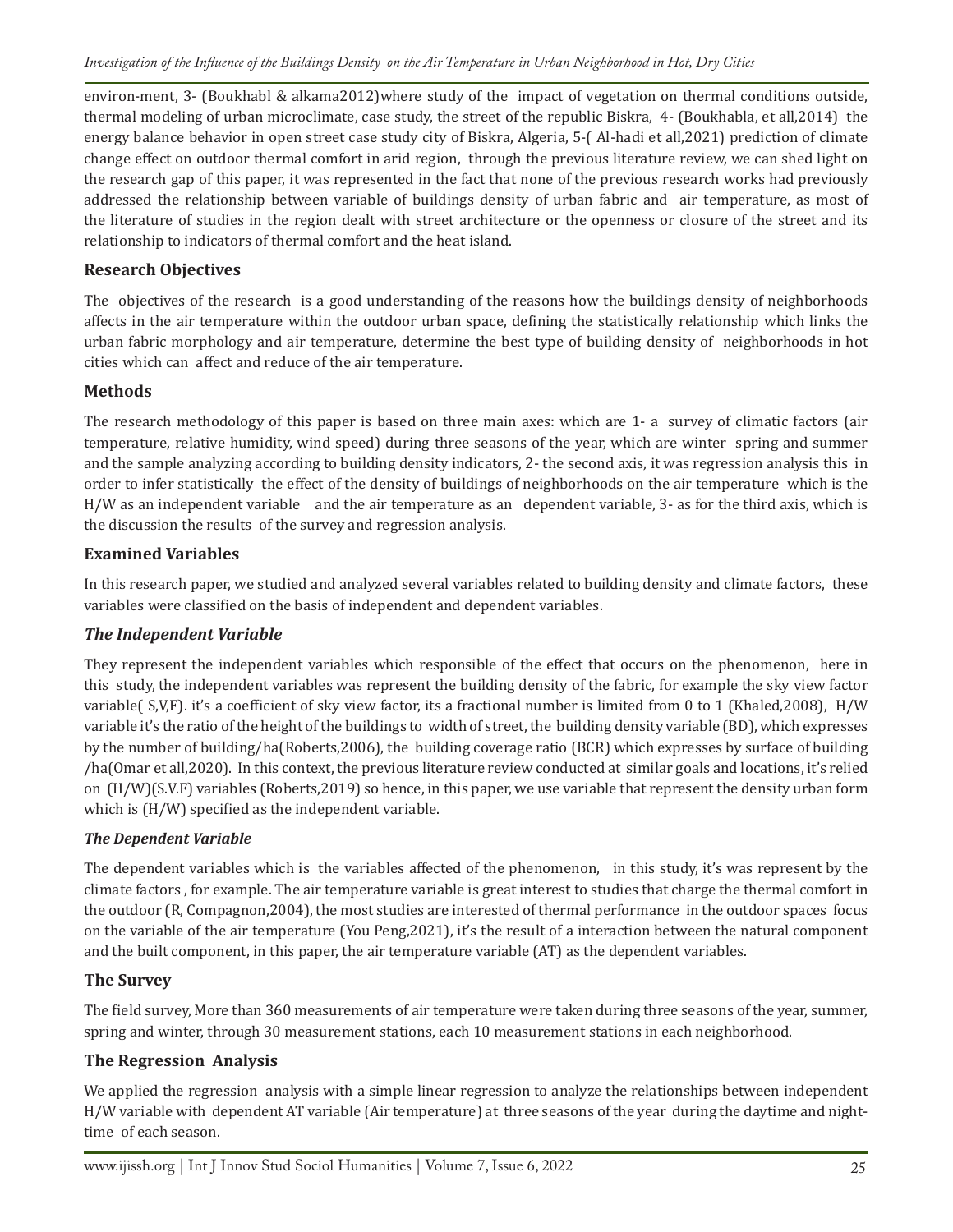# RESULTS

## **Aspects of Comparison**

## *The Survey Data*

In the winter seeson as figure No3 the difference in air temperature values did not exceed 0.6°C at daytime and 0.4C° at nighttime which indicates the weak effect of the building density of fabric on the air temperature. Where the average of values of air temperatures recorded - neighborhood (F1) 23.1C°, neighborhood (F2) 23.3C°, neighborhood (F3) 22.7C° at day-time, also the average of air temperatures recorded neighborhood (F1)  $11C^{\circ}$ , neighborhood (F2)  $11.1C^{\circ}$ , neighborhood (F3) 10.7C° at night-time .



**Figure 3**. The histogram of survey data during the winter season.

In the spring Season figure No4 the average of values of air temperatures are recorded at day-time in neighborhood (F1) 33.8C°, neighborhood (F2) 33.6C°, neighborhood (F3) 34C°. also the air temperatures are recorded at night-time in neighborhood (F1) 22.4C°, neighborhood (F2) 22.3C°, neighborhood (F3) 22.5C°. Thus the air temperature difference reached 0.4°C at day-time and 0.2 C°, at night-time, the datas indicates the weak effect of the building density of fabric on the air temperature.



**Figure 4.** The histogram of survey data during the spring season.

In the summer season as figure No 5 the results clearly showed the difference in air temperature values reached 4.2°C at day-time, where the effect of the building density of fabric on the air temperature, the average of air temperatures values at day-time within neighborhood (F1) 46.1°C, neighborhood (F2) 44.43°C, neighborhood (F3) 41.87°C, also the air temperatures values at night-time within neighborhood (F1) 32.1°C, neighborhood (F2) 31.9°C, neighborhood (F3) 32 $\degree$ C. where the difference reached 0.2 C $\degree$  of the air temperature reached at night-time which indicates the weak effect of the building density.



**Figure 5.** The histogram of survey data during the summer season.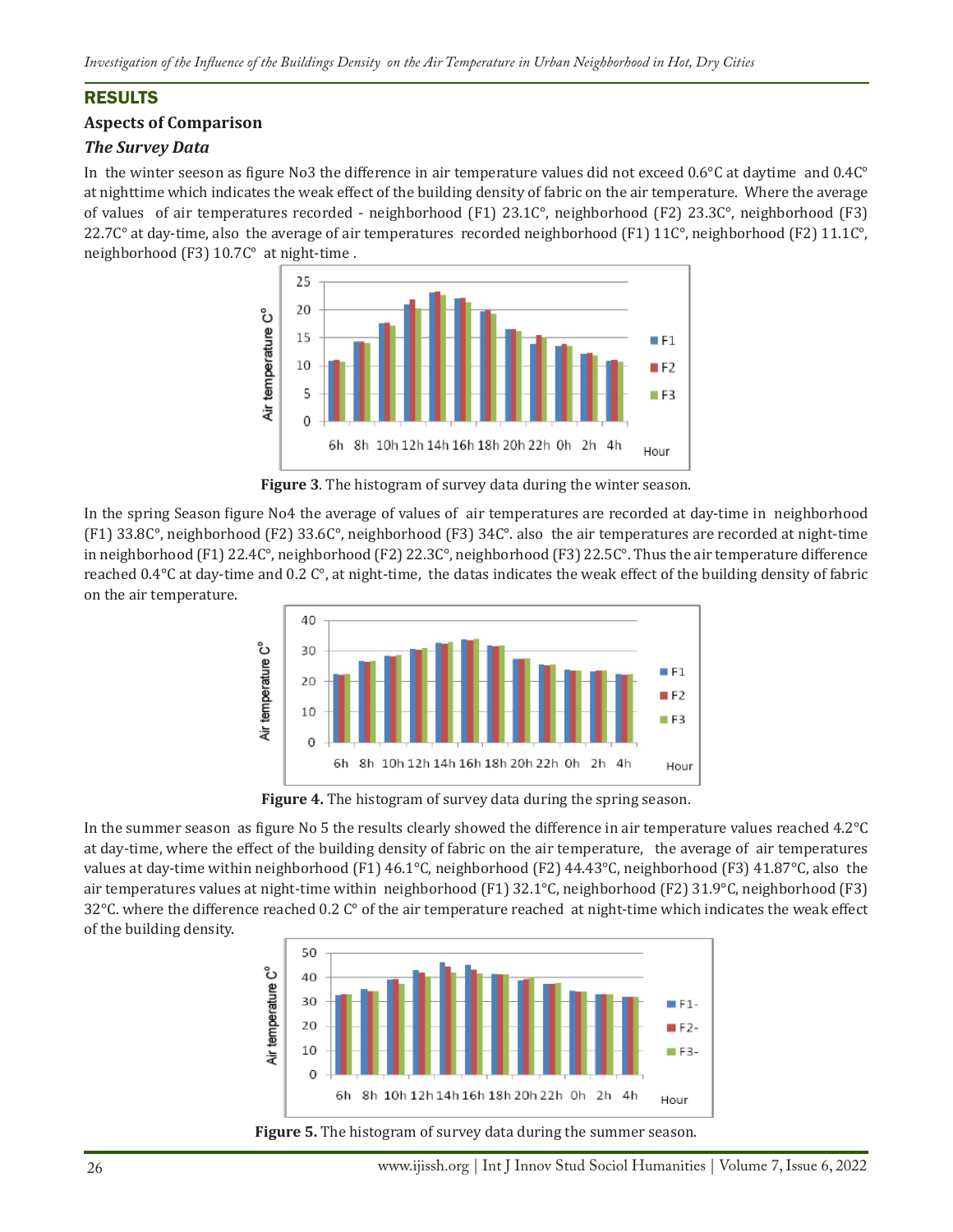#### *The Regression Data*

According the results of the regression analysis, the results indicated a existence statistically significant for one period, which is the day-time period of the summer only, where sig =0.00, sig ≤0.05. Through table No 2 too the (B) is a negatively sign at day-time for all seesons, and positively sign at night-time for all seesons.

Also the highlest values of (B) was in summer seeson where B=-0.213, (R2)=0.68, (sig)=0.00, the relationship between the two variables is an inverse relationship , and the independent H/W variable has a strongly effects on the dependent variable AT during the daytime of the summer, on anther hand the values in the rest of the periods is low or almost nonexistent.

| Season | Time    | R2    | constant |          | SIG   |
|--------|---------|-------|----------|----------|-------|
| Summer | Da-time | 0,68  | 41,43    | $-0,213$ | 0,00  |
|        | NI-time | 0,004 | 33,98    | 0.004    | 0,737 |
| spring | Da-time | 0,059 | 30       | $-0,023$ | 0,198 |
|        | NI-time | 0,003 | 23,38    | 0,006    | 0,758 |
| winter | Da-time | 0,11  | 19,25    | $-0,021$ | 0,001 |
|        | NI-time | 0,000 | 12,48    | 0,001    | 0,944 |

**Table 2.**The statistically significant data.

#### *Aggregation of Results*

By data collection of the survey and regression, as fig No 6 , 7 and table No3 there is a correlation of the statistical function and variance in air temperature during the daytime of the summer, where B=0.213-, R2=0.68, sig=0.00, variance of AT=4.2 oc. Also, by comparing the results between the different seasons of the year, it's the variance which was in the day-time in summer seeson.

So the actual effect of the building density on the air temperature was during that period, which is what the survey and regression results indicated.



**Figure 6.** The Curve of survey data during the summer season.



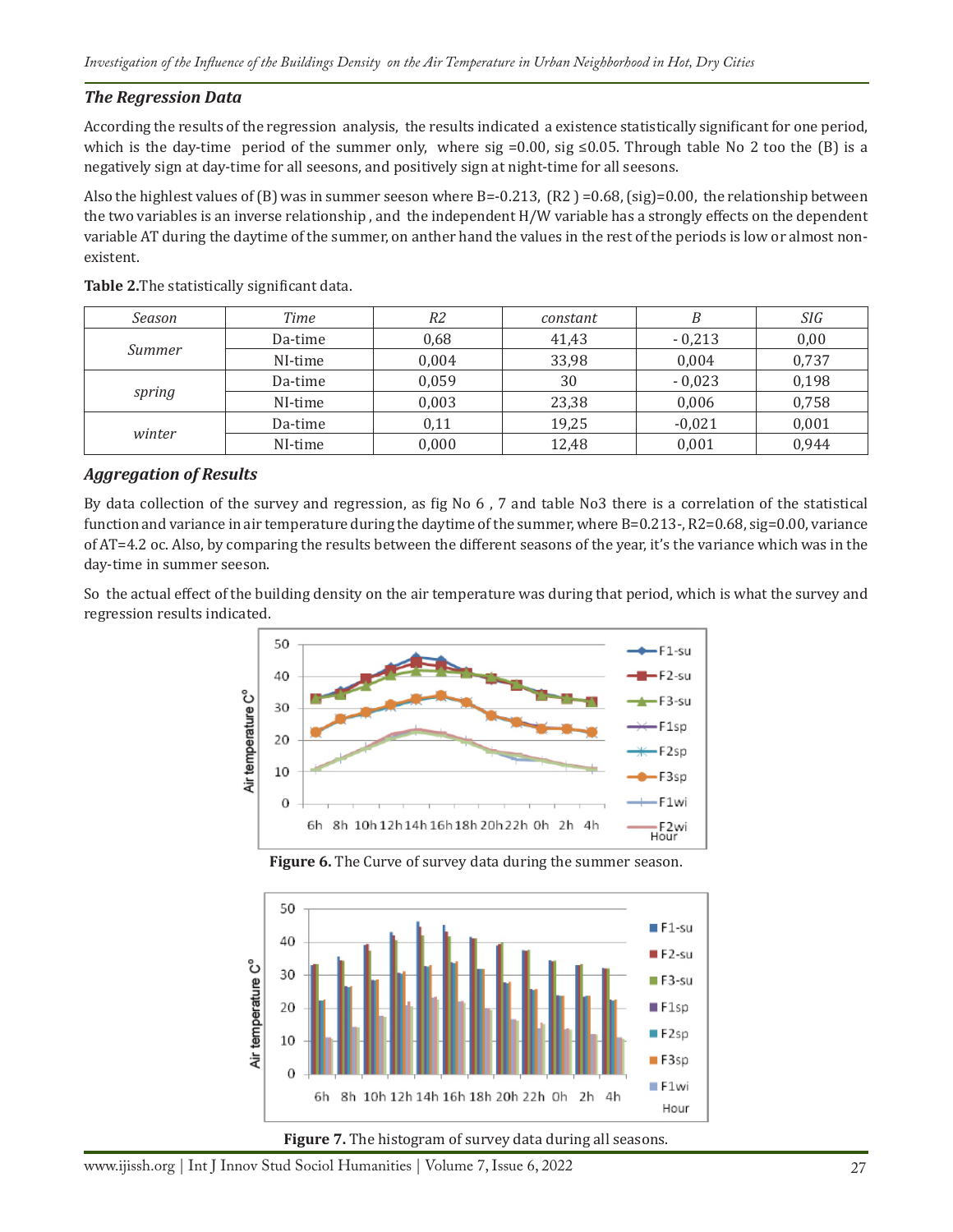|                 | summer season |        | spring season |        | winter season |        |
|-----------------|---------------|--------|---------------|--------|---------------|--------|
|                 | D-time        | N-time | D-time        | N-time | D-time        | N-time |
| sig $\leq 0.05$ | 0.000         | 0,737  | 0.198         | 0.758  | 0.063         | 0,944  |
| $AT$ -dif       | 4,2           | 0,2    | 0,4           | 0,2    | 0,6           | 0,4    |

**Table 3.** The results of the regression with the air temperature difference,

# **DISCUSSION**

The discussion is based on study of the phenomenon from the physical side, where the study depends on evaluating the impact of density of urban fabric on the physical environment factors Without addressing the aspect of thermal comfort or comfort indicators or introducing the human element into the variables which studied. Therefore, the frame built of fabric which is the effective effect on the air temperature to protection from direct solar radiation and providing more hours of shade, through the results obtained in the previous section, shown in Figure No 7, 8. We can say that dense fabric has the lowest of air temperature compared to other fabric in the sample. Therefore, the density of the neighborhood had a strong role in protecting from solar radiation load in the built environment and the air during the peak time of the year, where the difference of air temperature between dense and less dense neighbourhoods =4.2 co at summer.

## **Planning Strategies of Urban Fabric of Neighbourhoods**

The most of dessert cities is a lack of the modern technology which can reduce the air temperature, so the best strategy is the alternating shade via the height of the buildings or the trees with a great height, it's a only way to effect the air temperature and reduce of heat, its for due of the importance the outdoor spaces within the neighborhoods which include many activities related to different ages of population, the designers must ensure that the outdoor space is always shaded during the daytime especially in the summer.

#### **CONCLUSION**

The shade which is the technique of built environment to influence on air temperature by a series of simultaneous effects thus, the buildings density is provide the shade which a lower of air temperature values , the surveying of literature, has been proven that shading lower the air temperature and increases the rate of thermal comfort, therefore, the increase in the buildings density of urban fabric can be increased in the number of hours of shade and lower the air temperature within outdoor spaces of the neighborhood.

There is also a statistical function between the building density variable and the air temperature variable, therefore there is a strong relationship between the two variables, and the reason of variation in air temperature is the building density of neighbourhoods, this relationship could predicted mathematical, in final, we can say that the building density of urban fabric of neighbourhoods can improve the air temperature of the outdoor space in hot, dry cities .

#### **Further Study**

Maybe there is a future study regarding of the behavior of the buildings density towards the physical factors of the nature environment such as the sound variable, natural lighting and wind, a future study of relationship of buildings density with air temperature according to type of climate different, also the relationship between building density of neighborhoods and social phenomena such as social interaction within the outdoor space of neighborhoods.

## **Funding**

The author(s) received no financial support for the research, authorship, and/or publication of this article.

-Competing of interests

The author(s) declare that they have no competing interests.

# RÉFÉRENCES

- 1. Qaoud, R, Djamal, A, The role of L/W in the sola r radiation for Saharian cities JOURNAL E3S Web of Conferences,Vol 91,P 05006, 2019,
- 2. BOUKHABLA Moufida, ALKAMA Djamel, MOUMMI Noureddine, BOUZAHER Soumia (2014), The energy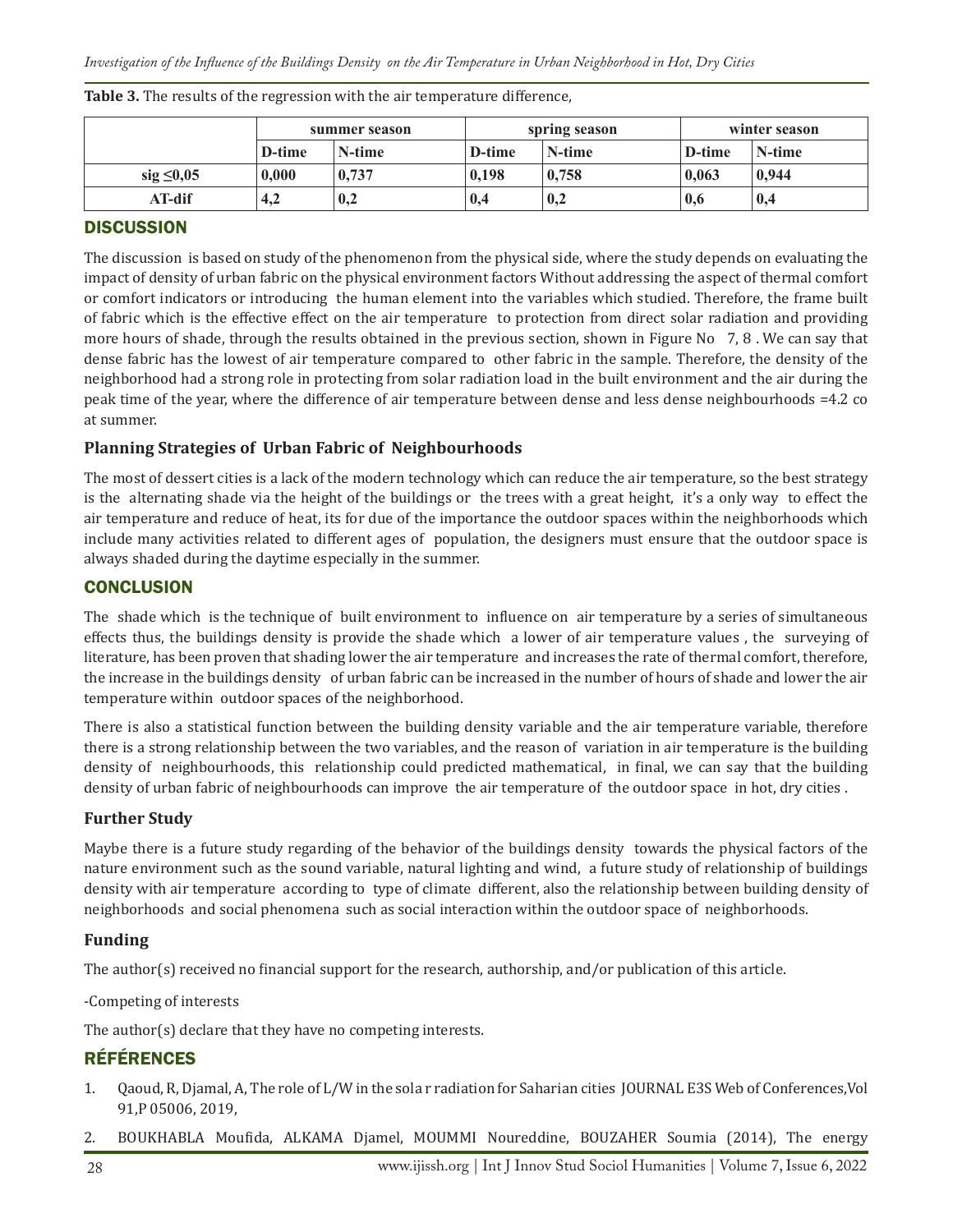balance behavior in Open Street, Case study city of Biskra, Algeria, ENERGY PROCEDIA, doi: 10,1016/ j,egypro,2014,06,001,

- 3. Monika Frontczak, Pawel Wargocki, Literature survey on how different factors influence human comfort in indoor environments, Building and Environment, doi:10,1016/j,buildenv,2010,10,021,
- 4. Theodore Stathopoulosa, Hanqing Wub, John Zachariasc, Outdoor human comfort in an urban climate, Building and Environment, doi:10,1016/j,buildenv,2003,09,001,
- 5. Qaoud, R, Djamal, A, The Impact Of Constructivism Density Of The Urban Fabric In Improving The Physical Urban Ambience Of The Free Space - The Street- For Saharian Cities, The Study Of The Sample City Of Biskra: Energy procedia, Vol 119,P 201–2013, 2017,
- 6. E,L, Krüger, F,O, Minella, F, Rasia, Impact of urban geometry on outdoor thermal comfort and air quality from field measurements in Curitiba, Brazil, BuildingandEnvironment,doi:10,1016/j,buildenv,2010,09,006
- 7. Yunyu Tian, Weiqi Zhou, Yuguo Qian, Zhong Zheng, Jingli Yan, The effect of urban 2D and 3D morphology on air temperature in residential neighborhoods, Landscape Ecol, https://doi,org/10,1007/s10980-019-00834-7,
- 8. Maria Kolokotroni, Renganathan Giridharan, Urban heat island intensity in London: An investigation of the impact of physical characteristics on changes in outdoor air temperature during summer,solar energy, doi:10,1016/ j,solener,2008,05,004,
- 9. Yuliang Lan and Qingming, How do urban buildings impact summer air temperature? The effects of building configurations in space and time, Building andEnvironment,doi,org/10,1016/j,buildenv,2017,08,046,
- 10. Gerald Mills (1997) BUILDING DENSITY AND INTERIOR BUILDING TEMPERATURES: A PHYSICAL MODELING EXPERIMENT, Physical Geography, 18:3, 195-214,doi,org/10,1080/02723646,1997,10642616
- 11. Liang Chen, Edward Ng, Xipo An, Chao Ren, Max Lee, Una Wang and Zhengjun He, Sky view factor analysis of street canyons and its implications for daytime intra-urban air temperature differentials in high-rise, high-density urban areas of Hong Kong:a GIS-based simulation approach,RMETS, DOI: 10,1002/joc,2243,
- 12. Yunfei Li , Sebastian Schubert, Jürgen P, Kropp, & Diego Rybski, On the influence of density and morphology on the Urban Heat Island intensity, NATURE COMMUNICATIONS (2020) 11:2647 | https://doi,org/10,1038/s41467-020- 16461-9,
- 13. Yu-Cheng Chen, Chun-Kuei Yao, TsuyoshiHonjo, Tzu-PingLin, The application of a high-density street-level air temperature observation network (HiSAN): Dynamic variation characteristics of urban heat island in Tainan, Taiwan, Science of the Total Environment, https://doi,org/10,1016/j,scitotenv,2018,01,059,
- 14. Chan IYS, Liu AMM, Effects of neighborhood building density, height,greenspace, and cleanliness on indoor environment and health of building occupants, Building and Environment (2018), doi: 10,1016/j,buildenv,2018,06,028,
- 15. M, Boukhabla , D, Alkama & A, Bouchair (2013) The effect of urban morphology on urban heat island in the city of Biskra in Algeria, International Journal of Ambient Energy, 34:2, 100-110, DOI: 10,1080/01430750,2012,740424,
- 16. Tzu-Ping Lin, Andreas Matzarakis, Ruey-Lung Hwang, Shading effect on long-term outdoor thermal comfort, Building and Environment, doi:10,1016/j,buildenv,2009,06,002,
- 17. Kevin Ka-Lun Lau, Edward Ng, Chao Ren, Justin Ching-Kwan Ho, Li Wan,Yuan Shi, Yingsheng Zheng, Fangying Gong, Vicky Cheng, Chao Yuan, Zheng Tan & Kam Sing Wong (2017): Defining the environmental performance of neighbourhoods in high-density cities,Building Research & Information, DOI: 10,1080/09613218,2018,1399583,
- 18. V, Cheng & E, Ng (2006) Thermal Comfort in Urban Open Spaces for Hong Kong, Architectural Science,Review, doi,org/10,3763/asre,2006,4932,
- 19. Chao Yuan a, Edward Ng , Leslie K, Norford, Improving air quality in high-density cities by understanding the relationship between air pollutant dispersion and urban morphologies, https://doi,org/10,1016/ j,buildenv,2013,10,008,
- 20. Xinyan Yang, Yuguo Li, The impact of building density and building height heterogeneity on average urban albedo